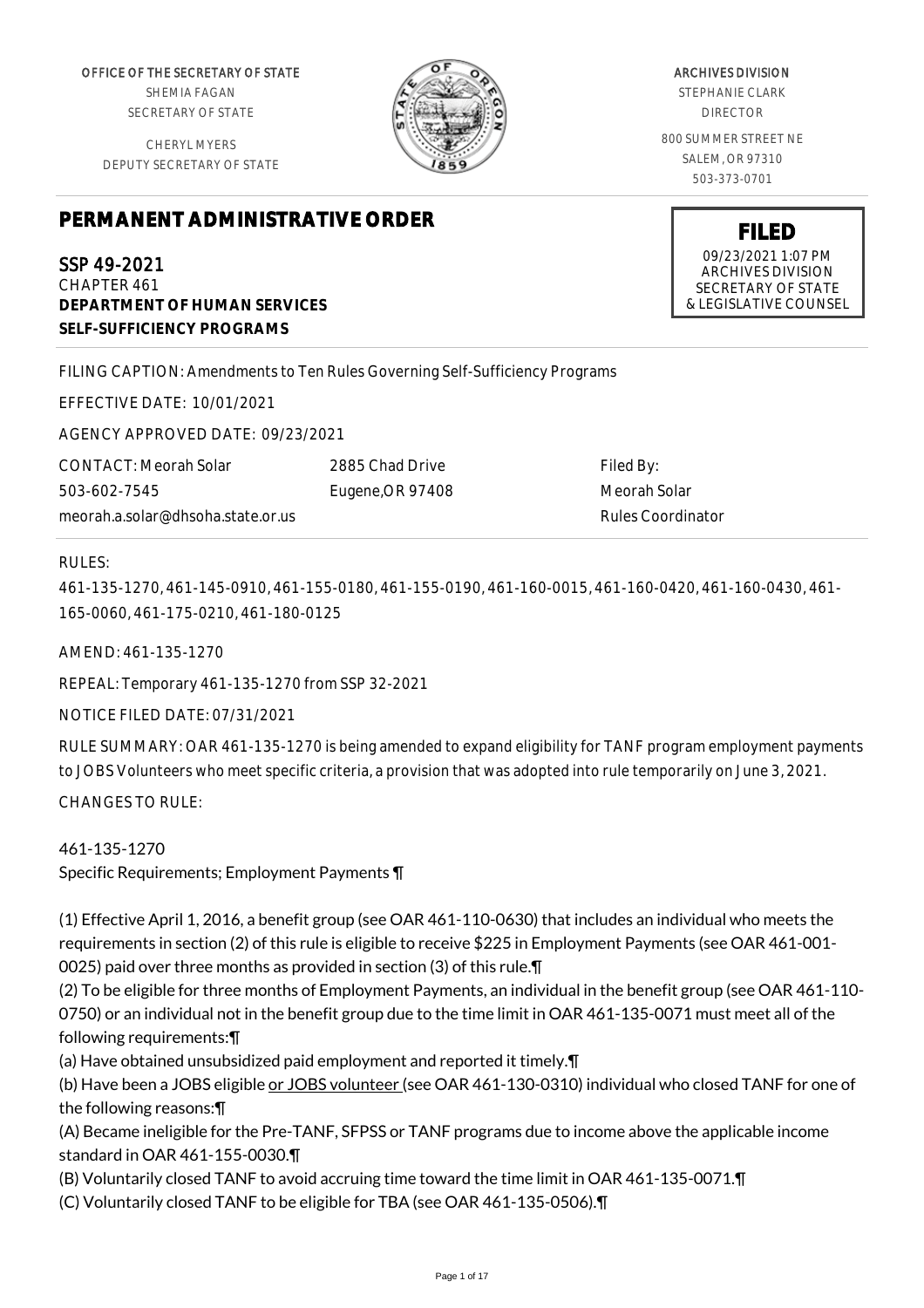(c) Meet the TANF residency requirements in OAR 461-120-0010.¶

(d) Remain at or below 350 percent FPL in OAR 461-155-0180.¶

(3) Employment Payments begin the month following the month in which Pre-TANF, SFPSS, or TANF benefits close. Payments are limited to one payment per month per benefit group. Payments may not be prorated and are paid in the following amounts and order:¶

(a) \$100 the first month after benefits close.¶

(b) \$75 the second month after benefits close.¶

(c) \$50 the third month after benefits close.¶

(4) An individual receiving Employment Payments is not eligible for JOBS Plus or JPI (see OAR 461-135-1260).¶

(5) Employment Payments end when an individual:¶

(a) Is approved for REF, Pre-TANF, SFPSS, or TANF program benefits;¶

(b) Is a member of a filing group (see OAR 461-110-0330) approved for REF, Pre-TANF, SFPSS, or TANF program benefits; or¶

(c) Loses unsubsidized paid employment and the loss is verified by the Department.

Statutory/Other Authority: ORS 409.050, 411.060, 411.070, 412.049, 412.124

Statutes/Other Implemented: ORS 409.050, 411.060, 411.070, 412.049, 412.124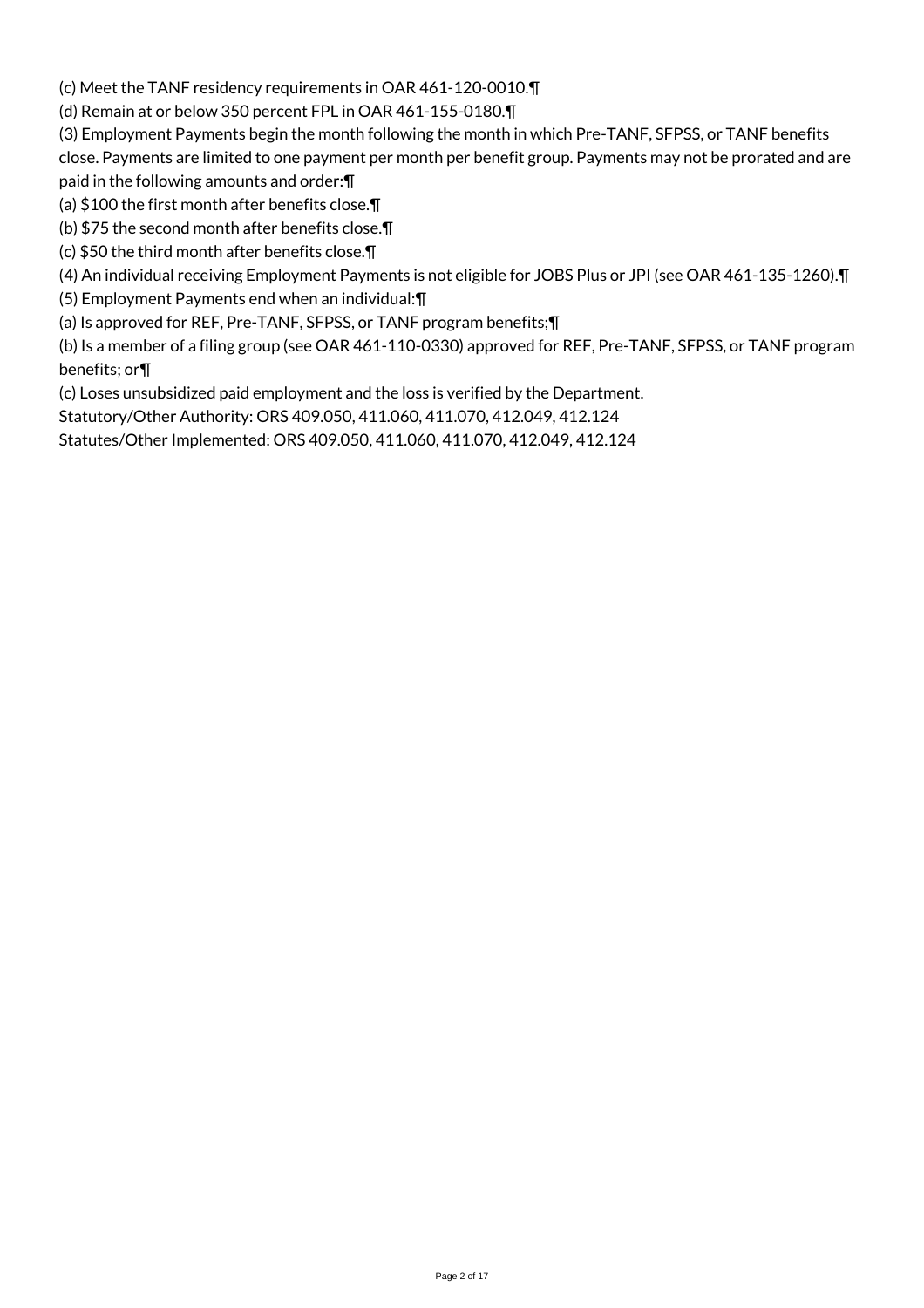# AMEND: 461-145-0910

# NOTICE FILED DATE: 07/31/2021

RULE SUMMARY: OAR 461-145-0910 is being amended to adopt into rule Department policy that providers considered an employee of an Aging and People with Disabilities, Office of Developmental Disabilities Services, or Oregon Health Authority benefit recipient are not self-employed.

CHANGES TO RULE:

#### 461-145-0910

Self-Employment; General; Not OSIP, OSIPM, or QMB ¶

(1) Self-employment income is income resulting from an individual's business, trade, or profession, rather than from a salary or wage paid by an employer. An individual is considered self-employed if the individual meets the criteria in sections (2) or (3) of this rule. Except as noted in section (3) of this rule when an individual has established a corporation, determine if the individual is self-employed according to section (2) of this rule. If the individual has more than one self-employment business, trade, or profession, the income from each is determined separately.¶

(2) Except as provided in OAR 461-145-0250(1), an individual is self-employed for the purposes of this division of rules if the individual meets the requirements of one or more of (a), (b), or (c):¶

- (a) Files taxes as self-employed for their business on their personal taxes.¶
- (b) Is considered an independent contractor by the business.¶

(c) Meets all the following criteria:¶

(A) Is not required by the business to complete an IRS W-4 form;¶

(B) Is not required to pay federal income tax or FICA payments from their paycheck(s);¶

(C) Liability or worker's compensation insurance for the individual is not paid by the business;¶

(D) Meets at least one of the following:¶

(i) Creates or provides the products or services they sell, or¶

(ii) Sets the price for the products or services they sell;¶

(E) Is responsible for the business expense and losses; and¶

- (F) Receives profits from the business.¶
- (3) Notwithstanding section (2) of this rule:¶

(a) Homecare Workers (see OAR 411-031-0020) paid by the Department are not self-employed.¶

(b) Providers considered an employee of an Aging and People with Disabilities, Office of Developmental

Disabilities Services, or Oregon Health Authority benefit recipient, such as Independent Choices Program (see

OAR 411-030-0100) providers, Personal Support Workers (see OAR 411-375-0000), and Personal Care

Attendants (see OAR 410-172-0810) are not self-employed.¶

 $(c)$  Child care providers (see OAR 461-165-0180) paid by the Department, adult foster home providers (see OAR 411-050-0602) paid by the Department, realty agents, and individuals who sell plasma, redeem beverage containers, pick mushrooms for sale, or engage in similar enterprises are considered to be self-employed.¶ (4) In the ERDC, REF, SNAP, and TANF programs, self-employment income is counted prospectively to determine eligibility (see OAR 461-001-0000) as follows:¶

(a) Self-employment income is annualized when it is:¶

(A) Received during less than a 12-month period but is intended as a full year's income.¶

(B) From a business that has operated for a full year and the previous year is representative of what the income and costs will be during the budget month.¶

(b) Except in the ERDC program, self-employment income is treated as anticipated income when a financial group (see OAR 461-110-0530) begins self-employment and is unable to determine what the income and costs will be during the budget month.¶

(5) In the REFM program:¶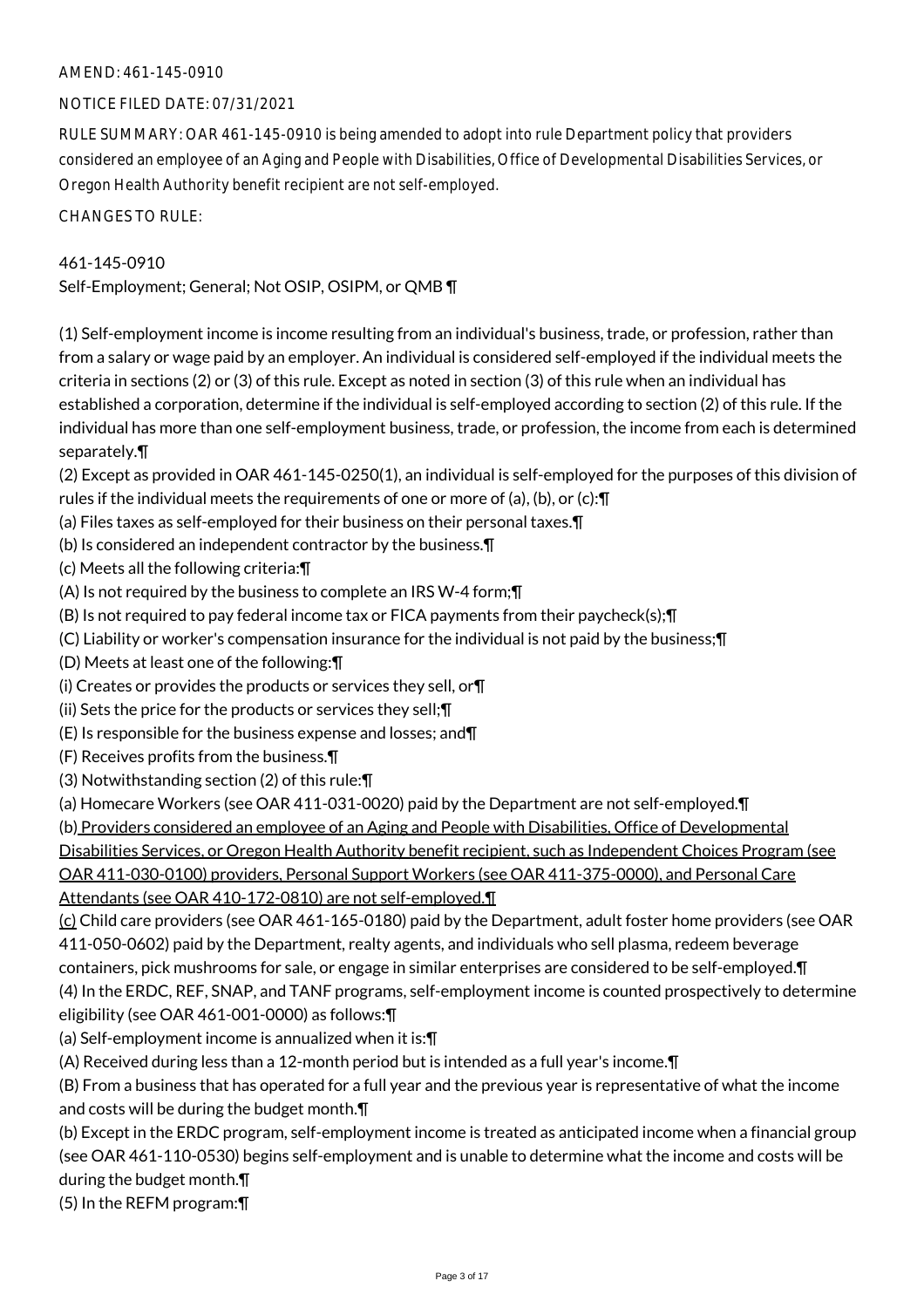(a) Self-employment income is counted only if received in the month of application.¶

(b) If self-employment income counted in the month of application puts the applicant over the income limits for REFM, the income is calculated according to section (4) of this rule.¶

(6) When determining the amount of countable (see OAR 461-001-0000) self-employment income, use gross receipts and sales, including mileage reimbursements, before costs.

Statutory/Other Authority: ORS 409.050, 411.060, 411.070, 411.404, 411.816, 412.006, 412.049, 413.085, 414.685

Statutes/Other Implemented: ORS 409.010, 409.050, 411.060, 411.070, 411.404, 411.816, 412.006, 412.049, 413.085, 414.685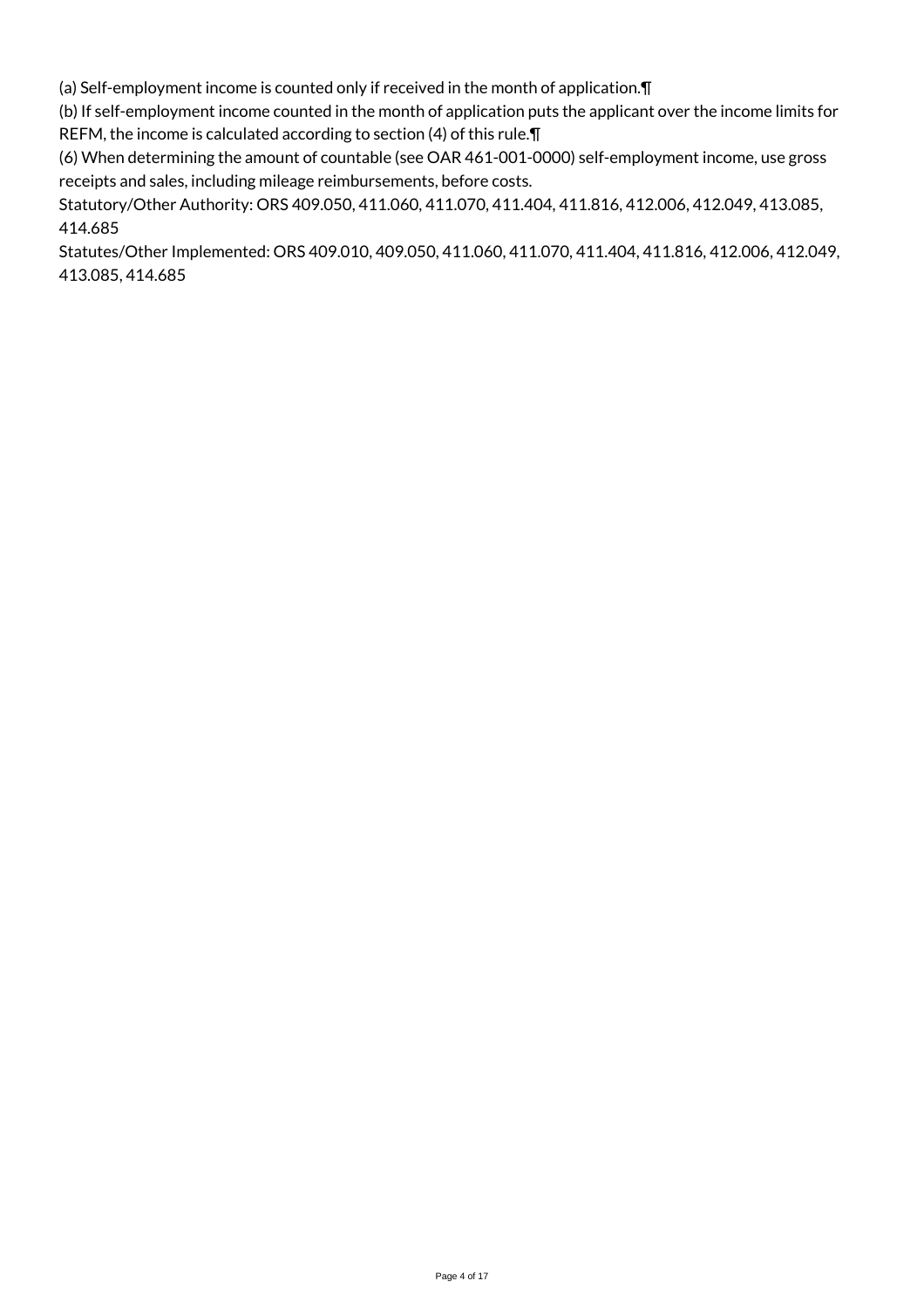#### AMEND: 461-155-0180

#### NOTICE FILED DATE: 07/31/2021

RULE SUMMARY: OAR 461-155-0180 is being amended effective October 1, 2021, to update a few federal poverty level income standards aligning the financial eligibility guidelines in the rule with the annual adjustments set forth by the Food and Nutrition Service.

CHANGES TO RULE:

461-155-0180 Income Standards; Not OSIP, OSIPM, QMB ¶

(1) A Department program may cite this rule if the program uses a monthly income standard based on the federal poverty level or state median income. The standards in this rule are effective as of MarchOctober 1, 2021, except as provided otherwise.¶ (2) A monthly income standard set at 100 percent of the 20201 federal poverty level is set at the following amounts: ¶ Size of Group&&&&&Standard ¶ 1&&&&&&&&&&\$ 1,0674¶ 2&&&&&&&&&& 1,43752¶ 3&&&&&&&&&& 1,8130¶ 4&&&&&&&&&& 2,184209¶ 5&&&&&&&&&& 2,5587¶ 6&&&&&&&&&& 2,93065¶ 7&&&&&&&&&& 3,3044¶ 8&&&&&&&&&& 3,677722¶ 9&&&&&&&&&& 4,1051¶ 10&&&&&&&&&.. 4,42580¶ +1&&&&&&&&&... +3749¶ (3) A monthly income standard set at 130 percent of the 20201 federal poverty level is set at the following amounts:¶ Size of Group&&&&&Standard¶ 1&&&&&&&&&&\$ 1,38396¶ 2&&&&&&&&&& 1,8688¶ 3&&&&&&&&&& 2,35379¶ 4&&&&&&&&&& 2,83971¶ 5&&&&&&&&&& 3,32463¶ 6&&&&&&&&&& 3,80955¶ 7&&&&&&&&&& 4,295347¶ 8&&&&&&&&&& 4,780839¶ 9&&&&&&&&&& 5,266331¶ 10&&&&&&&&&.. 5,752823¶ +1&&&&&&&&&... +48692¶ (4) A monthly income standard set at 165 percent of the 20201 federal poverty level is set at the following amounts: ¶ Size of Group&&&&&Standard¶ 1&&&&&&&&&&\$ 1,75571¶ 2&&&&&&&&&& 2,37196¶ 3&&&&&&&&&& 2,9873,020¶ 4&&&&&&&&&& 3,60344¶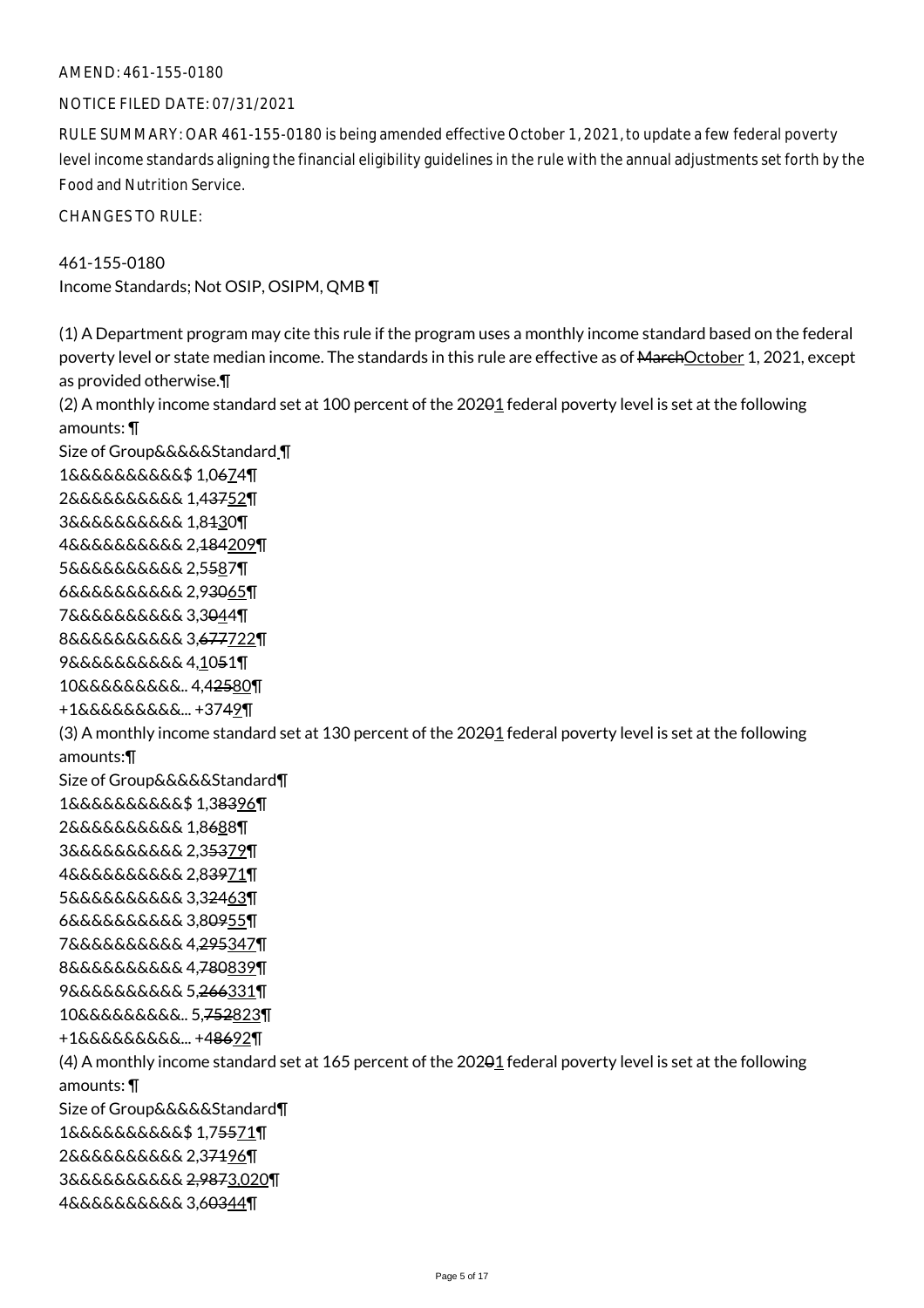5&&&&&&&&&& 4,21968¶ 6&&&&&&&&&& 4,8935¶ 7&&&&&&&&&& 5,4517¶ 8&&&&&&&&&& 6,067141¶ +1&&&&&&&&&... +61625¶ (5) A monthly income standard set at 185 percent of the 2021 federal poverty level is set at the following amounts: ¶ Size of Group&&&&&Standard¶ 1&&&&&&&&&&\$ 1,986¶ 2&&&&&&&&&& 2,686¶ 3&&&&&&&&&& 3,386¶ 4&&&&&&&&&& 4,086¶ 5&&&&&&&&&& 4,786¶ 6&&&&&&&&&& 5,486¶ 7&&&&&&&&&& 6,186¶ 8&&&&&&&&&& 6,886¶ 9&&&&&&&&&& 7,586¶ 10&&&&&&&&&.. 8,286¶ +1&&&&&&&&&... +700¶ (6) A monthly income standard set at 200 percent of the 2021 federal poverty level is set at the following amounts: ¶ Size of Group&&&&&Standard¶ 1&&&&&&&&&&\$ 2,147¶ 2&&&&&&&&&& 2,904¶ 3&&&&&&&&&& 3,660¶ 4&&&&&&&&&& 4,417¶ 5&&&&&&&&&& 5,174¶ 6&&&&&&&&&& 5,930¶ 7&&&&&&&&&& 6,687¶ 8&&&&&&&&&& 7,444¶ +1&&&&&&&&&... +757¶ (7) A monthly income standard set at 250 percent of the 2021 federal poverty level is set at the following amounts: ¶ Size of Group&&&&&Standard¶ 1&&&&&&&&&&\$ 2,684¶ 2&&&&&&&&&& 3,630¶ 3&&&&&&&&&& 4,575¶ 4&&&&&&&&&& 5,521¶ 5&&&&&&&&&& 6,467¶ 6&&&&&&&&&& 7,413¶ 7&&&&&&&&&& 8,359¶ 8&&&&&&&&&& 9,305¶ (8) A monthly income standard set at 350 percent of the 20201 federal poverty level is set at the following amounts: ¶ Size of Group&&&&&Standard ¶ 1&&&&&&&&&&\$ 3,72257¶ 2&&&&&&&&&& 5,02981¶ 3&&&&&&&&&& 6,33405¶ 4&&&&&&&&&& 7,642730¶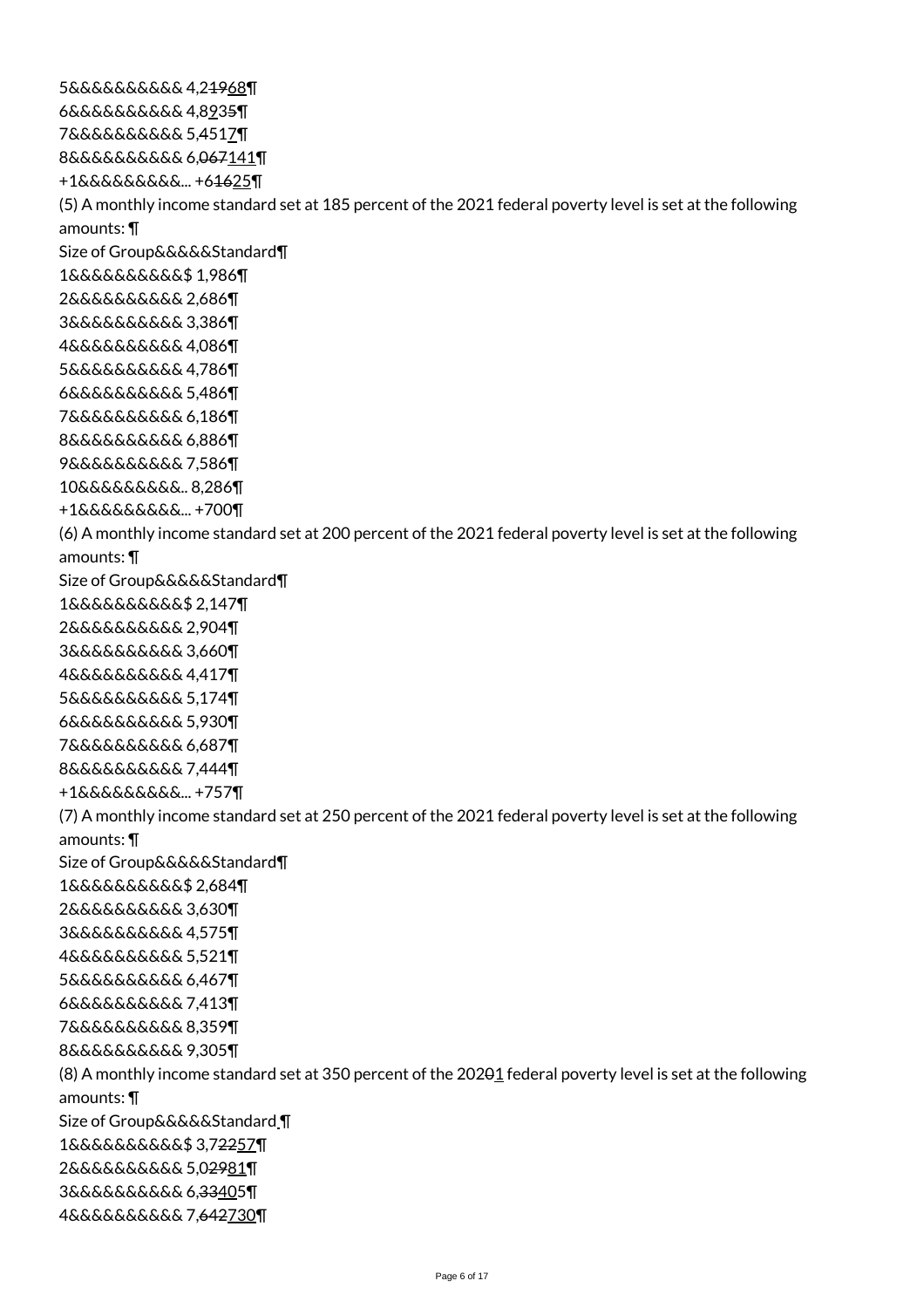5&&&&&&&&&& 8,9499,054¶ 6&&&&&&&&&& 10,255378¶ 7&&&&&&&&&& 11,56702¶ 8&&&&&&&&&& 12,8693,026¶ 9&&&&&&&&&& 14,176351¶ 10&&&&&&&&&.. 15,483676¶ +1&&&&&&&&&... +1,30725¶ (9) A monthly income standard set at 85 percent of the 2021 state median income is set at the following amounts: ¶ Size of Group&&&&&Standard¶ 2&&&&&&&&&&\$ 4,293¶ 3&&&&&&&&&& 5,303¶ 4&&&&&&&&&& 6,313¶ 5&&&&&&&&&& 7,323¶ 6&&&&&&&&&& 8,333¶ 7&&&&&&&&&& 8,523¶ 8&&&&&&&&&& 8,712¶ (10) A monthly Disaster Supplemental Nutrition Assistance Program (DSNAP) income standard is set at the following amounts for the household (see OAR 461-135-0491):¶ Size of Group&&&&&Standard¶ 1&&&&&&&&&&\$ 1,81748¶ 2&&&&&&&&&& 2,190226¶ 3&&&&&&&&&& 2,563604¶ 4&&&&&&&&&& 2,95190¶ 5&&&&&&&&&& 3,35599¶ 6&&&&&&&&&& 3,759808¶ 7&&&&&&&&&& 4,13387¶ 8&&&&&&&&&& 4,5065¶ +1&&&&&&&&&... +3749 Statutory/Other Authority: ORS 329A.500, 409.050, 411.060, 411.070, 411.816, 412.049 Statutes/Other Implemented: ORS 329A.500, 409.010, 411.060, 411.070, 411.816, 412.014, 412.049, 7 CFR 280.1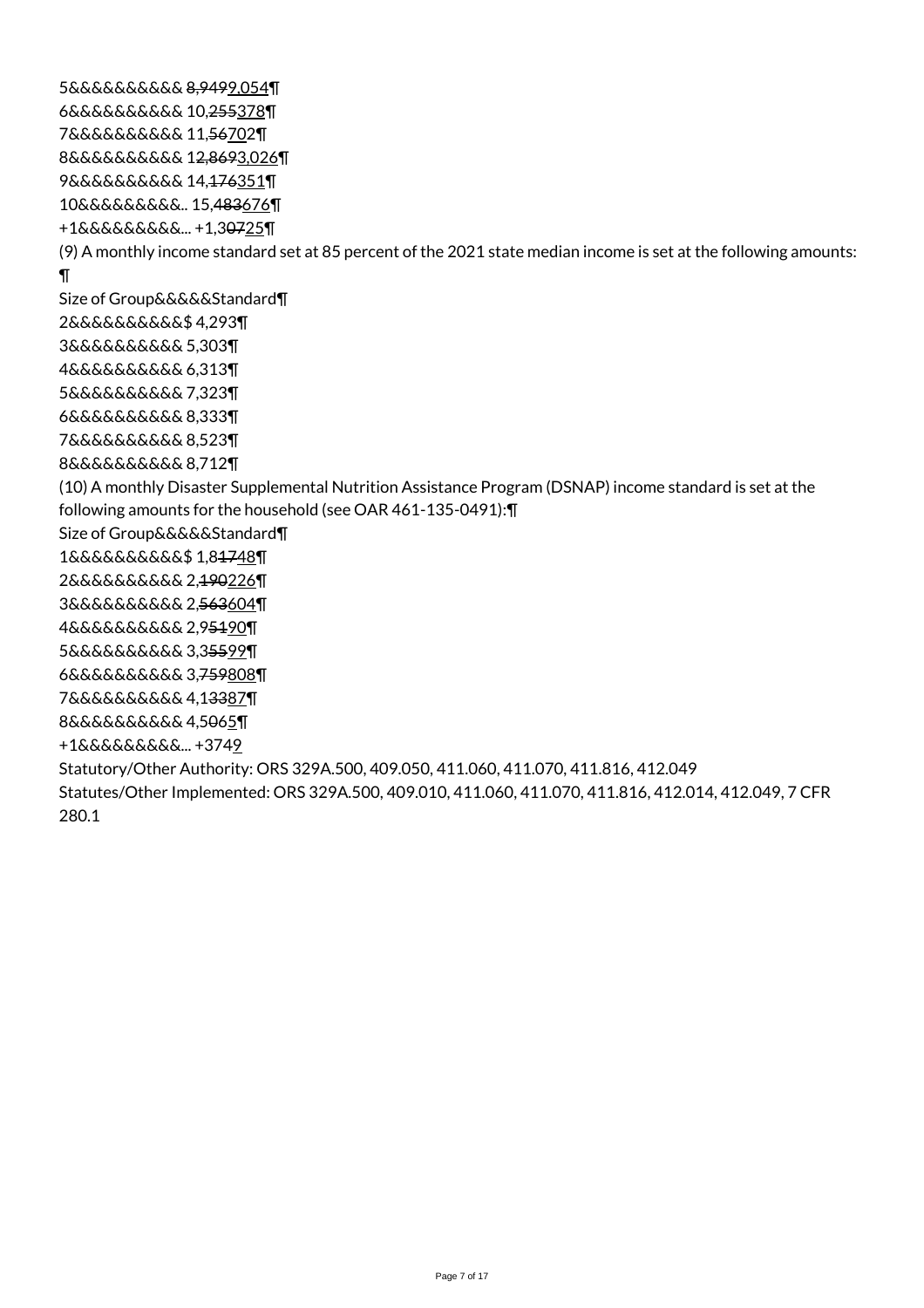### AMEND: 461-155-0190

#### NOTICE FILED DATE: 07/31/2021

RULE SUMMARY: OAR 461-155-0190 is being amended effective October 1, 2021, to align the SNAP Payment Standard (Thrifty Food Plan) with annual adjustments set forth by the Food and Nutrition Service.

CHANGES TO RULE:

461-155-0190

Income and Payment Standards; SNAP and DSNAP ¶

(1) The monthly SNAP Countable Income Limit is set at 130 percent of the federal poverty level under OAR 461- 155-0180 for the number of individuals in the need group (see OAR 461-110-0630). The monthly SNAP Adjusted Income Limit is set at 100 percent of the federal poverty level under OAR 461-155-0180 for the number of individuals in the need group.¶ (2) The SNAP Payment Standard (Thrifty Food Plan) is:¶ No. in Benefit Group...............Monthly Amount ¶ 1...............................................\$ 23450¶ 2................................................43059¶ 3................................................61658¶ 4................................................782835¶ 5................................................9929¶ 6................................................1,11490¶ 7................................................1,232316¶ 8................................................1,408504¶ +1...............................................+ 17688¶ (3) The full-month Disaster SNAP (DSNAP) Payment Standard is: ¶ No. in Benefit Group...............Monthly Amount¶ 1...............................................\$ 204¶ 2................................................374¶ 3................................................535¶ 4................................................680¶ 5................................................807¶ 6................................................969¶

- 7................................................1,071¶
- 8................................................1,224¶
- +1...............................................+ 153¶

(4) The DSNAP Gross Income Limit is set under OAR 461-155-0180 for the number of individuals in the household (see OAR 461-135-0491) group.

Statutory/Other Authority: ORS 409.050, 411.060, 411.070, 411.816

Statutes/Other Implemented: ORS 411.070, 411.816, 411.825, 411.837, ORS 409.010, 409.050, 411.060, 7 CFR 273.1, 7 CFR 273.10, 7 CFR 280.1, H.R. 133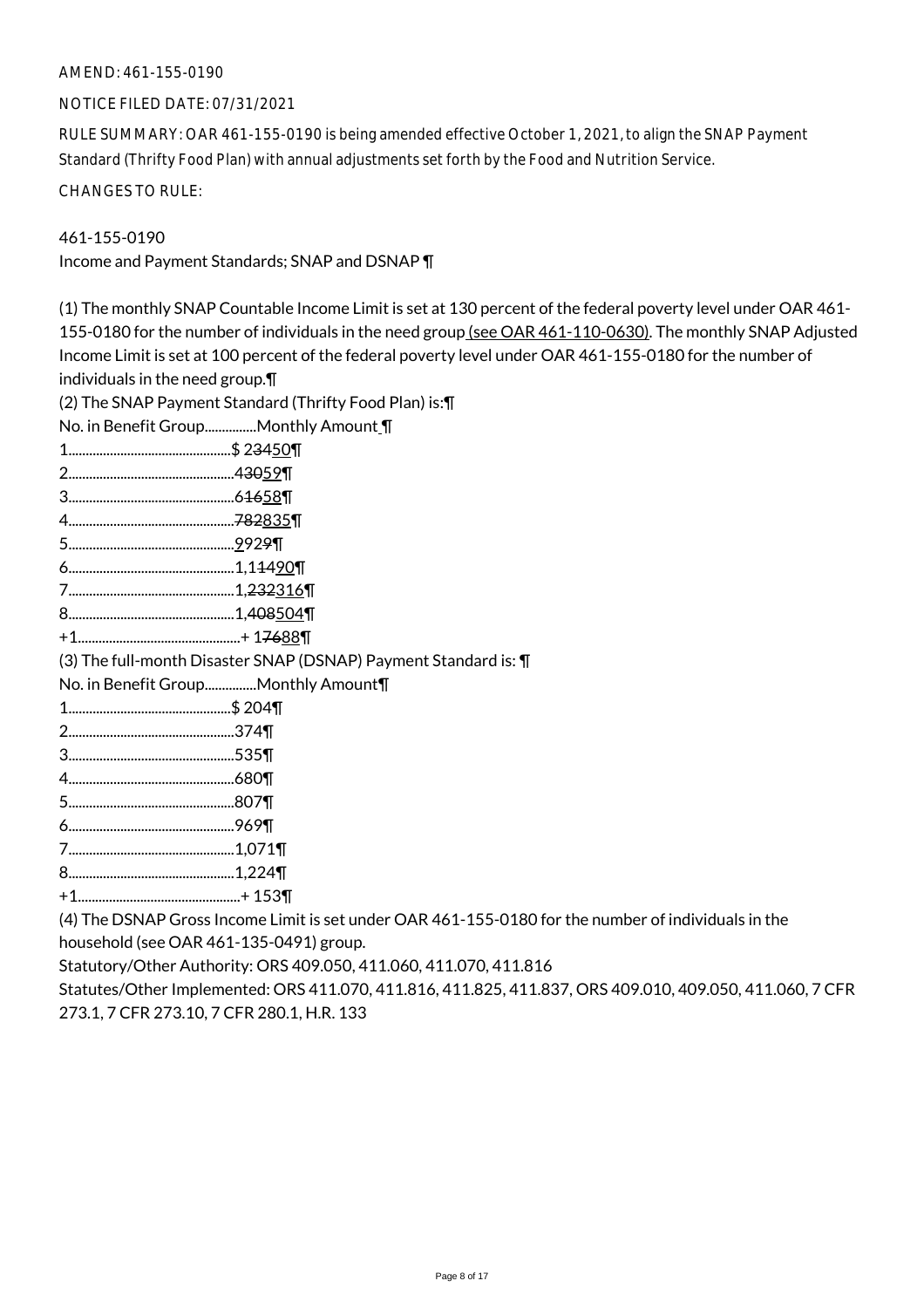# AMEND: 461-160-0015

# NOTICE FILED DATE: 07/31/2021

RULE SUMMARY: OAR 461-160-0015 is being amended to align resource limit eligibility guidelines for SNAP with the annual adjustments set forth by the Food and Nutrition Service.

CHANGES TO RULE:

461-160-0015 Resource Limits ¶

(1) In the EA program, all countable (see OAR 461-001-0000) resources must be used to meet the emergent need.¶

(2) In the ERDC program, the limit is \$1,000,000.¶

(3) In the OSIP and OSIPM programs, the resource limit is as follows:¶

(a) \$2,000 for a one-person need group (see OAR 461-110-0630) and \$3,000 for a two-person need group.¶

(b) \$5,000 for the OSIP-EPD and OSIPM-EPD programs (see OAR 461-001-0035 and 461-145-0025 for funds that may be excluded as approved accounts).¶

(4) In the QMB-BAS, QMB-SMB, and QMB-SMF programs, all resources are excluded.¶

(5) In the QMB-DW program, the resource limit is \$4,000 for a one-person need group and \$6,000 for a need group containing two or more individuals.¶

(6) In the REF and REFM programs, the resource limit is:¶

(a) \$2,500 for any of the following:¶

(A) A new REF or REFM applicant for benefits.¶

(B) In the REF program, the need group that has at least one mandatory (see OAR 461-130-0305) participant in an employment program who is:¶

(i) Receiving REF and not progressing in a required activity of an open case plan; or  $\P$ 

(ii) Serving a current employment program disqualification (see OAR 461-130-0330).¶

(b) \$10,000 for an REF need group not covered under subsection (a) of this section.¶

(7) In the SNAP program, unless categorically eligible (see OAR 461-135-0505), the program the resource limit is:¶

(a) \$3,7500 for a financial group (see OAR 461-110-0530) with at least one member who is elderly (see OAR 461-

001-0015) or an individual with a disability (see OAR 461-001-0015).¶

(b) \$2,2500 for all other financial groups.¶

(8) In the TANF program, the resource limit is:¶

(a) \$2,500 for any of the following:¶

(A) A new TANF applicant for benefits.¶

(B) TANF need group that does not have at least one caretaker relative (see OAR 461-001-0000) or parent (see OAR 461-001-0000) who is receiving TANF.¶

(C) TANF need group that has at least one JOBS participant who is serving a current JOBS disqualification (see OAR 461-130-0330).¶

(b) \$10,000 for a need group not covered under subsection (a) of this section.

Statutory/Other Authority: ORS 409.050, 411.060, 411.070, 411.083, 411.404, 411.706, 411.816, 412.049, 413.085, 414.685

Statutes/Other Implemented: ORS 409.010, 411.060, 411.070, 411.083, 411.404, 411.704, 411.706, 411.816, 411.837, 412.049, 413.085, 414.685, 414.839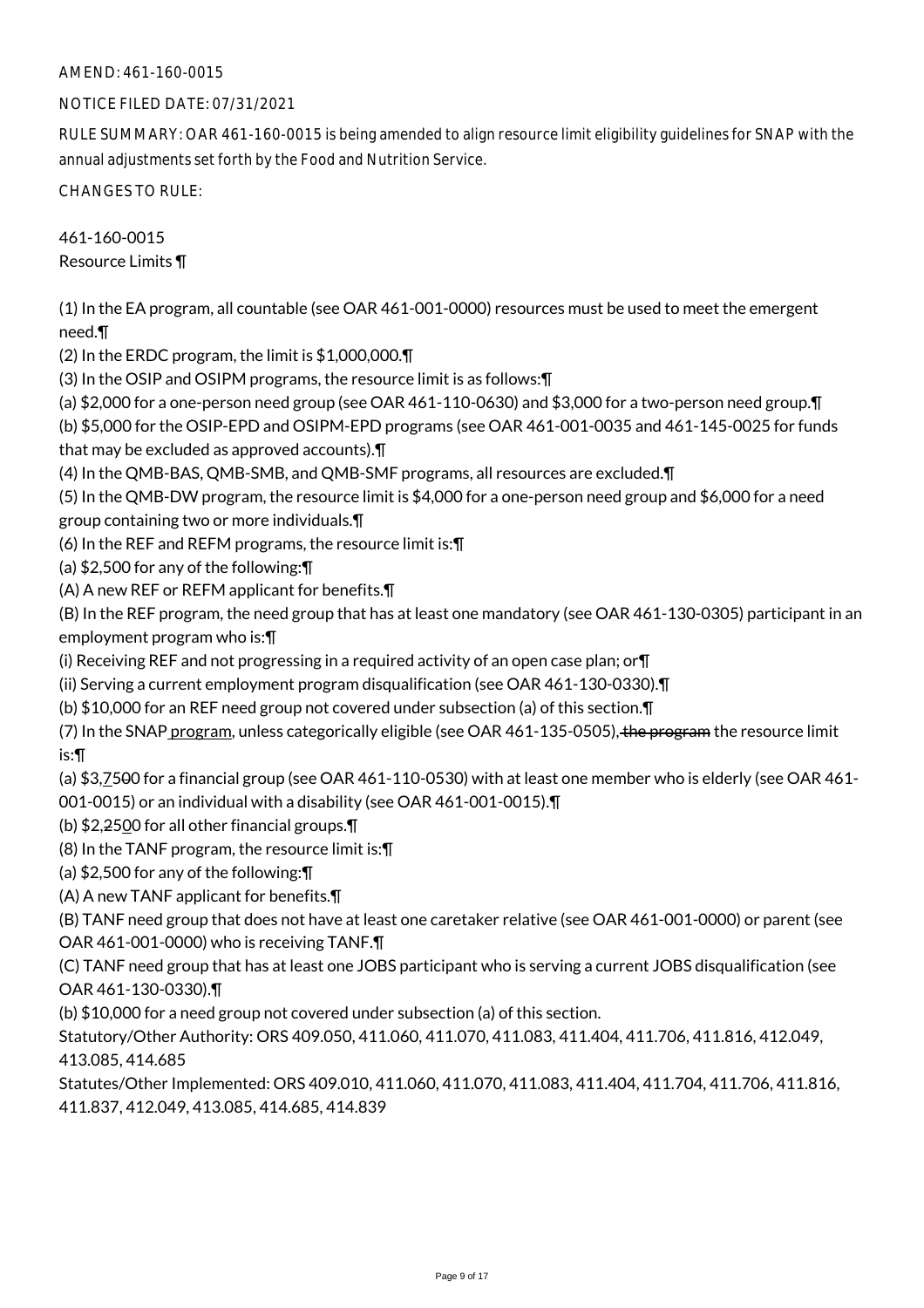# AMEND: 461-160-0420

#### NOTICE FILED DATE: 07/31/2021

RULE SUMMARY: OAR 461-160-0420 is being amended October 1, 2021, to align the amount of shelter cost used to determine the shelter deduction for SNAP with the annual adjustments set forth by the Food and Nutrition Service.

CHANGES TO RULE:

# 461-160-0420 Shelter Cost; SNAP ¶

(1) This rule explains how to calculate the shelter cost. The shelter cost is used to determine the shelter deduction (see OAR 461-160-0430). The shelter cost is the sum of the filing group's cost of housing plus an allowance for utilities, if the individual incurs a utility cost. The shelter deduction is based on the shelter cost but is subject to a limitation described in OAR 461-160-0430.¶

(2) Cost of housing.¶

(a) The following comprise the cost of housing if they are incurred with respect to the filing group's current residence or the home described in section (5) of this rule:¶

(A) Regular, periodic charges for the shelter of the filing group (see OAR 461-110-0370), such as rent, mortgage payments, and condominium or association fees. Late fees charged because a mortgage or rent payment was made late are not deductible.¶

(B) Property taxes, state and local assessments, and property insurance on the structure.¶

(C) Costs for repairing a home substantially damaged or destroyed by a natural disaster (such as a fire or flood), if such costs are not reimbursed.¶

(D) If the filing group is homeless and living in a vehicle---vehicle payments and collision and comprehensive insurance premiums for the vehicle.¶

(b) If housing costs are billed on a weekly or biweekly basis, the monthly cost is the weekly cost multiplied by 4.3 or the biweekly cost multiplied by 2.15.¶

(c) The filing group has the following choices about housing costs:¶

(A) The group may choose to apply the cost in the month it is billed or becomes due.¶

(B) The group may choose to have periodic costs averaged.¶

(C) For expenses that are billed less often than monthly, the group may choose to have them averaged over the period they are intended to cover.¶

(3) Shared housing. If the filing group shares housing costs with an individual in the dwelling who is not in the filing group, only the housing costs incurred by the filing group are included in the calculation. If the portion paid by an individual outside the filing group cannot be ascertained, the cost is apportioned among the individuals contributing to the cost. The pro rata share of those not in the filing group is deducted from the total, and the balance is considered a housing cost of the filing group.¶

(4) Cost for utilities.¶

(a) A filing group has a cost for utilities if it incurs a cost for heating or cooling; cooking fuel; electricity; water and sewerage; well installation and maintenance; septic tank system installation and maintenance; garbage and trash collection; service for a telephone, such as basic service fee, wire maintenance, subscriber line charges, relay center surcharges, 911 service, and taxes; or initial installation fees charged by a utility provider.¶

(b) If the group incurs no cost for utilities in either its current home or in the home described in section (5) of this rule, then the shelter cost is calculated without an allowance for utilities.¶

(c) If a homeless filing group uses a vehicle for shelter, the cost of fuel for the vehicle is considered a utility cost.¶ (d) If a filing group incurs a cost for utilities, then the utility allowance is one of the following:¶

(A) Allowance with heating or cooling. A full standard utility allowance of \$44250 per month is used if the household group (see OAR 461-110-0210) is billed for heating or cooling costs for its dwelling. Charges for any fuel and for electricity are considered heating costs if they are used for heating. A filing group who receives an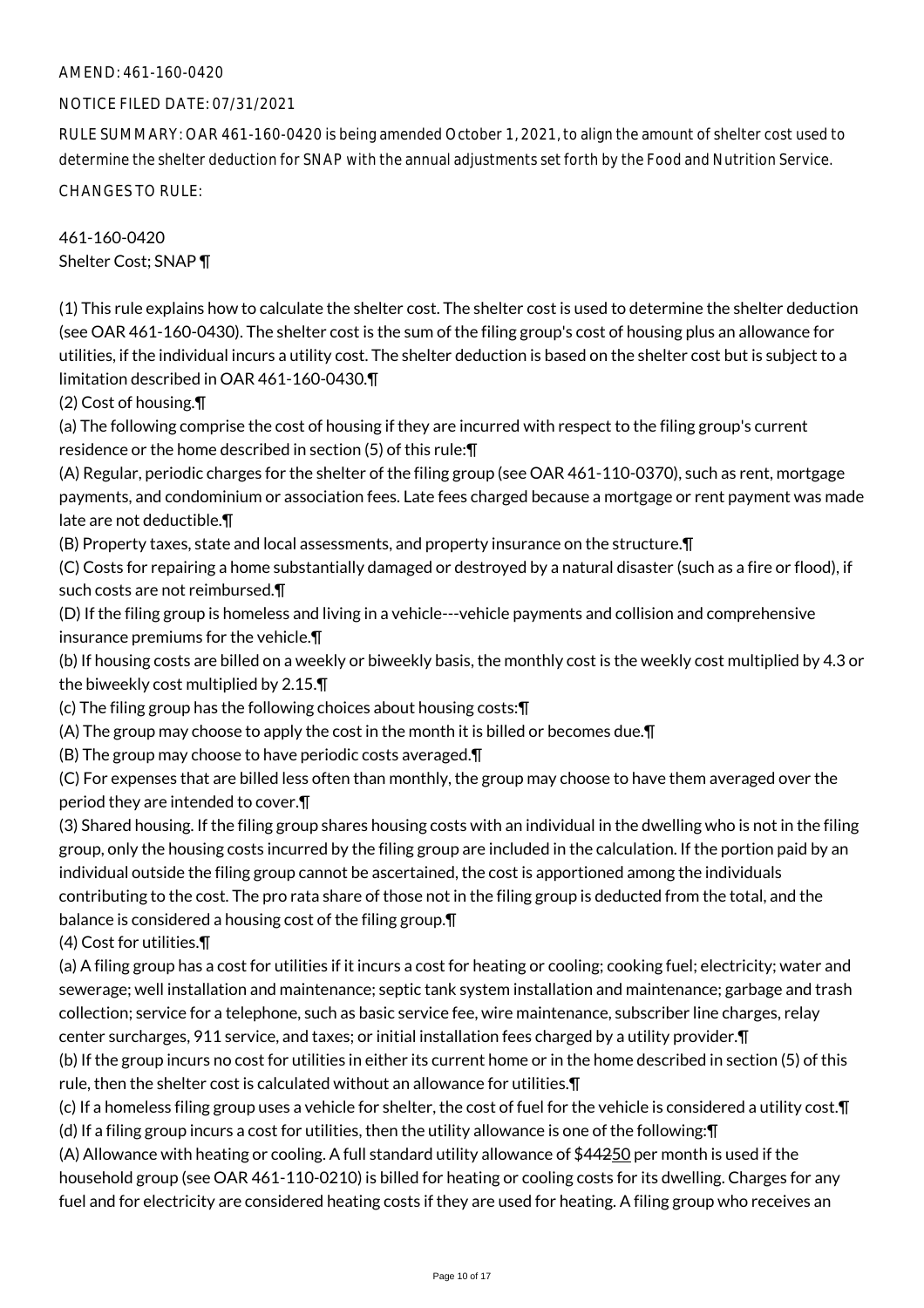energy assistance payment for the dwelling provided through the Low Income Energy Assistance Act of 1981 is eligible for the utility allowance established by this paragraph (A). This energy assistance payment must be greater than \$20 annually.¶

(B) Allowance without heating or cooling.¶

(i) A limited standard utility allowance of  $$34453$  per month is used if the filing group is not billed for heating or cooling costs but is billed for at least two other costs enumerated in subsection (4)(a) of this rule.¶

(ii) An individual standard utility allowance of \$557 per month is used if the filing group is not billed for heating or cooling costs but is billed for only one of the costs enumerated in subsection (4)(a) of this rule other than the service cost for a telephone, including the related taxes or fees.¶

(iii) A telephone standard utility allowance of \$6870 per month is used if the filing group is billed only for

telephone service, such as basic service fee, wire maintenance, subscriber line charges, relay center surcharges, 911 service, and taxes.¶

(5) Housing costs for a home not occupied by the filing group. Housing and utility costs with respect to a home not currently occupied may be considered in calculating the shelter cost if--¶

(a) The home is temporarily unoccupied because of employment or training away from home, illness, or abandonment caused by casualty or natural disaster;¶

(b) The filing group intends to return to the home;¶

(c) No other, current occupant is claiming a deduction for shelter costs in the SNAP program; and¶

(d) The home is not leased during the household's absence.

Statutory/Other Authority: ORS 409.050, 411.060, 411.070, 411.816

Statutes/Other Implemented: ORS 409.010, 409.050, 411.060, 411.070, 411.816, 411.825, 411.837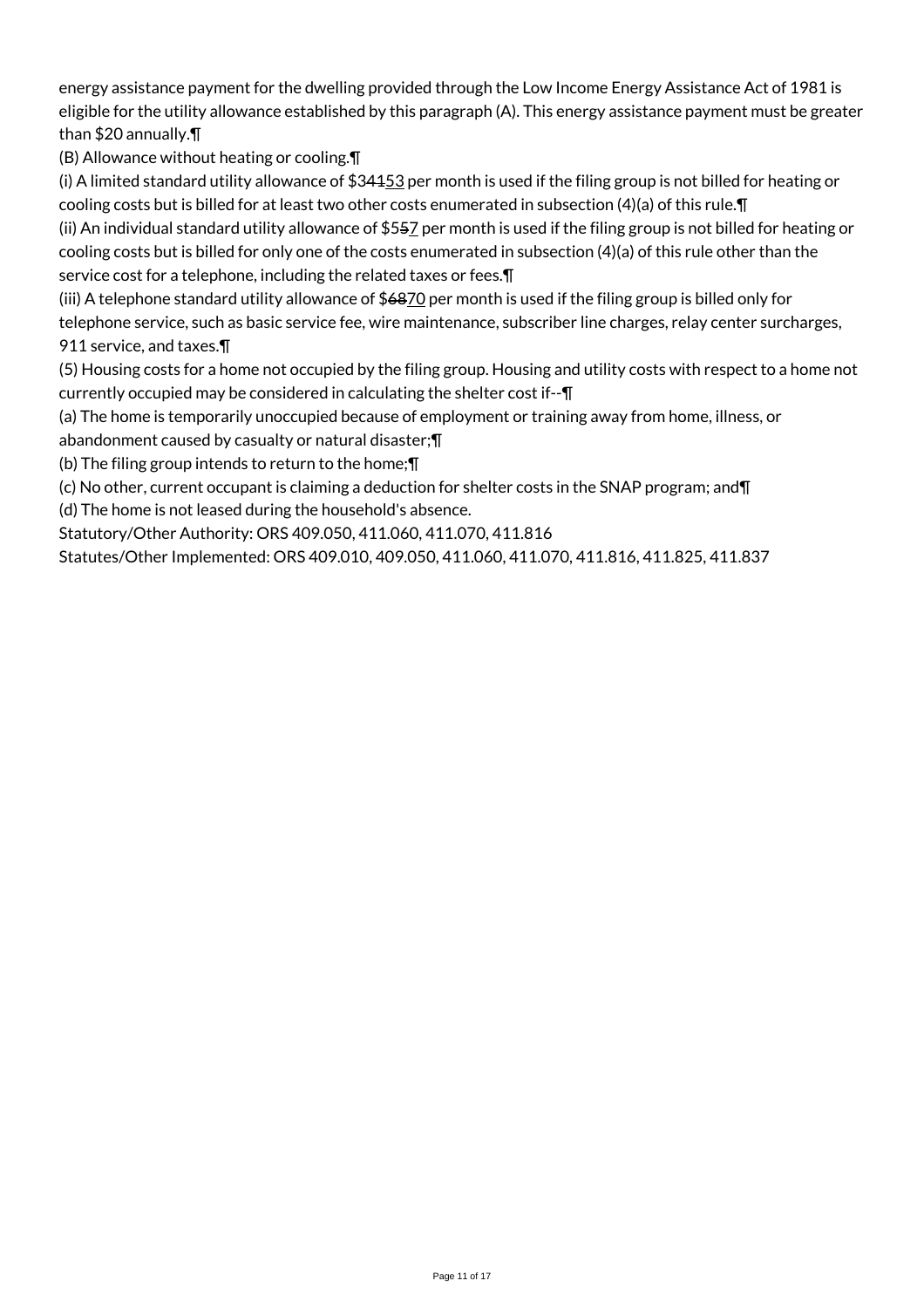# AMEND: 461-160-0430

# NOTICE FILED DATE: 07/31/2021

RULE SUMMARY: OAR 461-160-0420 is being amended effective October 1, 2021, to align income deductions used to determine adjusted income for SNAP with the annual adjustments set forth by the Food and Nutrition Service.

CHANGES TO RULE:

461-160-0430 Income Deductions; SNAP ¶

In the SNAP program:¶

(1) Deductions from income are subtracted from countable (see OAR 461-001-0000) income (see OAR 461-140- 0010) in the following order to determine adjusted income (see OAR 461-001-0000) for the SNAP program:¶ (a) An earned income deduction of 20 percent of countable earned income. The 20 percent deduction is not taken from the wages funded by grant diversions such as Work Supplementation wages.¶

(b) A standard deduction of:¶

(A)  $$46,177$  per month for a benefit group (see OAR 461-110-0750) of one, two, or three individuals. $\P$ 

(B)  $$1844$  per month for a benefit group of four individuals. $\P$ 

(C) \$ 2125 per month for a benefit group of five individuals.¶

(D) \$ 2436 per month for a benefit group of six or more individuals.¶

(c) A dependent care deduction for dependent care costs billed to a member of the filing group (see OAR 461-110- 0370) and not paid for through any other program of the Department. For the cost to be deductible under this section, the care must be necessary to enable a member of the filing group to-- $\P$ 

(A) Accept or continue employment;¶

(B) Seek employment, including a job search that meets the requirements of a case plan (see OAR 461-001-0020); or¶

(C) Attend vocational or educational training. A student receiving educational income is entitled to a deduction only for costs not excluded from educational income by OAR 461-145-0150.¶

(d) The medical deduction for elderly (see OAR 461-001-0015) individuals and individuals who have a disability (see OAR 461-001-0015) in the filing group. The deduction is calculated by determining the total of their deductible medical costs (see OAR 461-160-0415) and subtracting \$35. The Department uses the resulting amount to determine the allowable deduction as follows:¶

(A) For an amount less than \$0, no deduction is allowed.¶

(B) For an amount greater than \$0 but less than \$170.01, a deduction of \$170 is allowed.¶

(C) For an amount greater than \$170, a deduction of the amount determined under this subsection is allowed.¶ (e) A deduction for child support payments (including cash medical support) a member of the filing group makes under a legal obligation to a child (see OAR 461-001-0000) not a member of the filing group, including payments for the current month and for payments on arrearages. Child support is not deductible if collected by setoff through the Oregon Department of Revenue or by interception of a federal tax refund.¶

(f) A shelter deduction, calculated as follows:¶

(A) For SNAP filing group members required to pay room and board in a nonstandard living arrangement (see OAR 461-001-0000), the shelter deduction is:¶

(i) The cost of room and board, minus the payment standard for the benefit group; or¶

(ii) The actual room cost, if the individual can prove that the room cost exceeds the cost described in subparagraph (i) of this paragraph.¶

(B) For all other filing group members, the shelter deduction is calculated as follows:¶

(i) The standard deduction and the deductions of earned income, dependent care, court-ordered child support, and medical expenses are subtracted from countable income. Fifty percent of the remainder is subtracted from the shelter cost calculated in accordance with OAR 461-160-0420.¶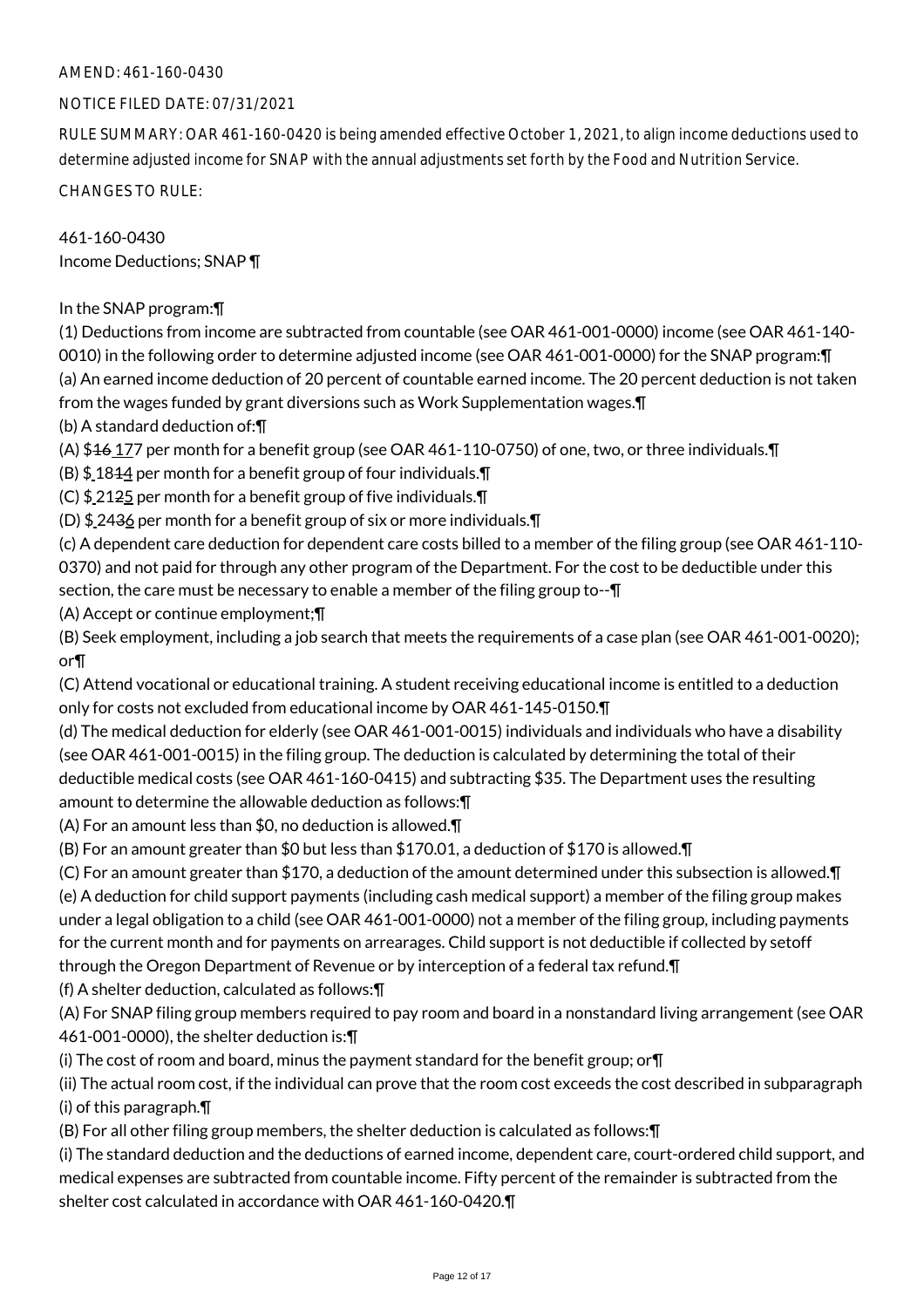(ii) The rounded balance is the deduction, except the deduction is limited if the filing group has no member who has a disability or is elderly. The limit is \$586 597 per month.¶

(2) If an individual cannot verify a medical or court-ordered child-support expense or cannot verify any other expense when asked to do so, the unverified expense is not used to calculate the deduction. If the individual provides verification, the deduction is applied when calculating the next month's benefits. If verification is provided within the period authorized for processing applications (see OAR 461-115-0210), the benefits for the initial month (see OAR 461-001-0000) are recalculated using the deduction.

Statutory/Other Authority: ORS 411.060, 411.070, 411.816, ORS 409.050

Statutes/Other Implemented: ORS 409.010, 409.050, 411.060, 411.070, 411.816, 411.825, 411.837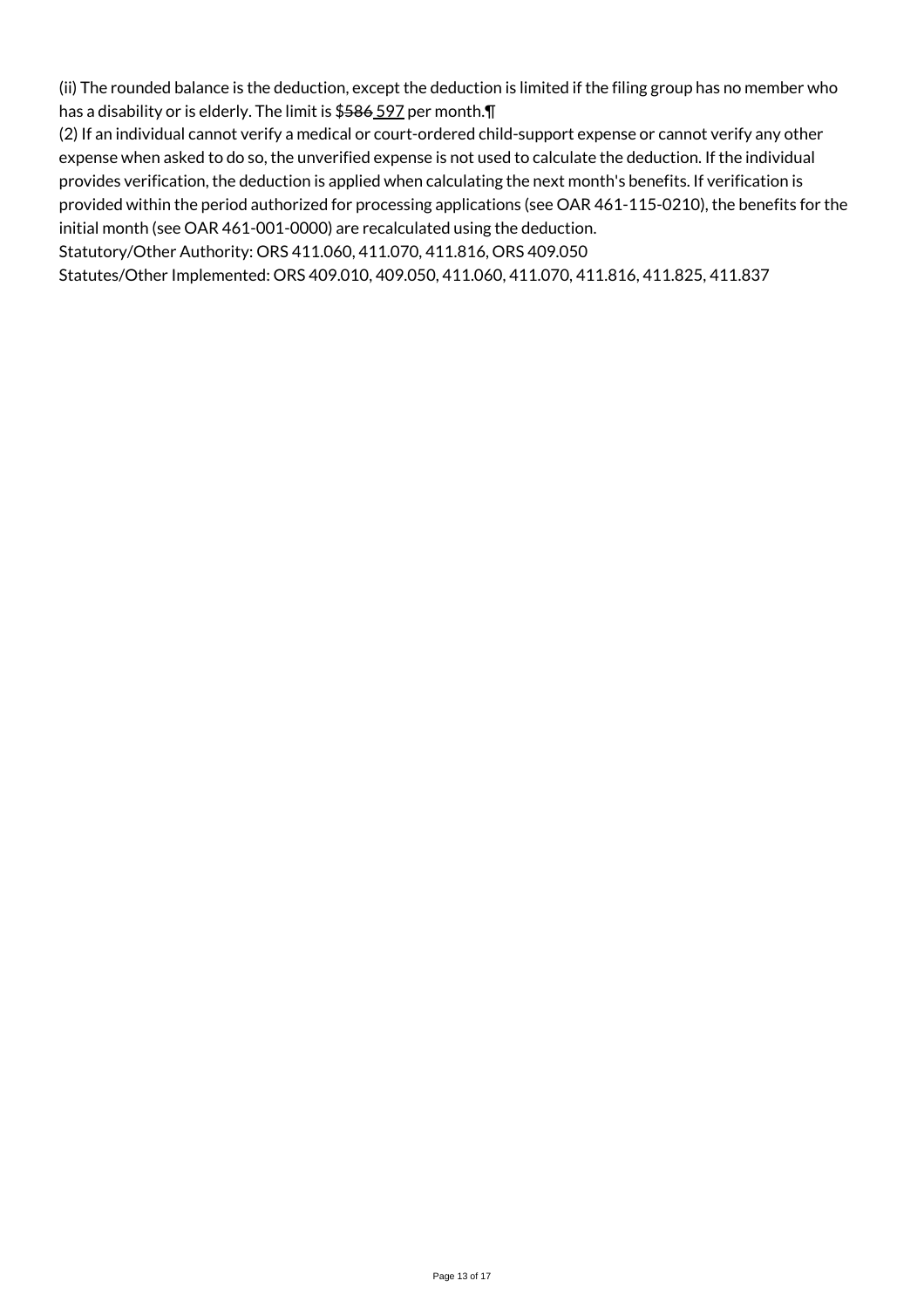# AMEND: 461-165-0060

#### NOTICE FILED DATE: 07/31/2021

RULE SUMMARY: OAR 461-165-0060 is being changed effective October 1, 2021 to align the minimum SNAP Payment Standards (Thrifty Food Plan) with annual adjustments set forth by the Food and Nutrition Service.

CHANGES TO RULE:

461-165-0060 Minimum Benefit Amount; REF, SNAP, TANF ¶

(1) In the SNAP program:¶

(a) A benefit group (see OAR 461-110-0750) is not eligible for benefits in the initial month (see OAR 461-001- 0000) if the allotment is less than \$10.¶

(b) Except as provided otherwise in section (1) of this rule and in OAR 461-160-0070, minimum benefits are determined as follows:¶

(A) An eligible benefit group of one or two persons receives thea minimum monthly ealculated benefit with a lotment of \$20 for an ongoing month (see OAR 461-001-0000) and a proration of \$20 when OAR 461-160-0070 applies. The minimum monthly allotment is a calculation of eight percent of the Thrifty Food Plan (TFP) (see OAR 461-155-0190), rounded to the nearest whole dollar, for one person as determined annually by FNS.¶ (B) An eligible benefit group of three or more persons receives the monthly calculated benefit, except that a group whose calculated benefit is \$1, \$3, or \$5 receives instead an allotment of \$2, \$4, or \$6 respectively. A benefit group in a categorically eligible filing group may be eligible for zero benefits (\$0) for the certification period (see OAR 461-001-0000).¶

(2) In the REF and TANF programs, except as provided in section (3) of this rule, benefits are not issued if the monthly benefit is less than \$10. Individuals who do not receive a cash payment because the monthly benefit is less than \$10 may be eligible for medical benefits.¶

(3) The \$10 requirement in section (2) of this rule does not apply to any of the following:¶

(a) Special payments, such as one-time special needs, emergency assistance, supplements, or a benefit reduced from \$10 or more to under \$10 due to the recovery of an overpayment.¶

(b) Dual payee payments made in money management cases if the monthly benefit amount is \$10 or more.¶ (c) Wage supplements issued to JOBS Plus participants.

Statutory/Other Authority: ORS 411.060, 411.816, 412.049

Statutes/Other Implemented: ORS 411.060, 411.816, 412.049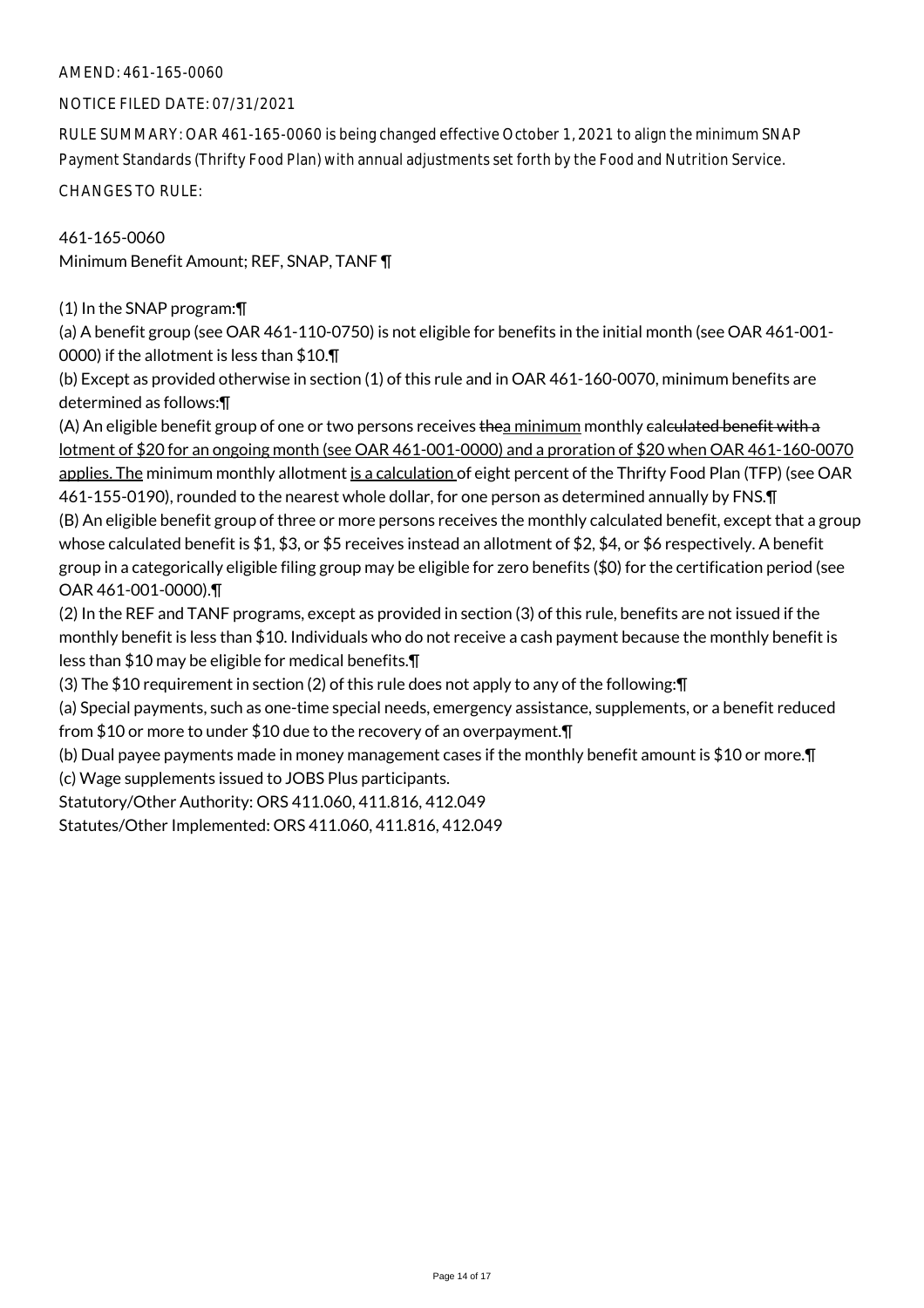# AMEND: 461-175-0210

REPEAL: Temporary 461-175-0210 from SSP 36-2021

# NOTICE FILED DATE: 07/31/2021

RULE SUMMARY: OAR 461-175-0210 is being amended to align rule with federal regulation and Oregon policy that have prohibited, for some time, closure of SNAP cases certified in Simplified Reporting System or Transitional Benefit Alternative, when the Department receives returned mail. It is also being amended to restructure the rule to make clear the unique returned mail and moved out of state rules that apply to the SNAP program. Lastly, it is being amended for the TA-DVS Program to cease case closure when mail is returned or whereabouts become unknown. ODHS is making this change because they are aware that in the TA-DVS Program, survivors may decide it is best to flee from a residence, which results in a change in address or whereabouts.

CHANGES TO RULE:

# 461-175-0210

Notice Situation; ClientIndividual Moved or Whereabouts Unknown \[

 $(1)$   $\mp$  In all programs except the SNAP program, to end benefits for an individual who has moved out of Oregon and no longer meets residency requirements under OAR 461-120-0010, the Department sends the following decision notice (see OAR 461-001-0000):¶

(a) In the ERDC, OSIP, OSIPM, QMB, REF, REFM, and TANF programs:¶

(A) The Department sends a timely continuing benefit decision notice (see OAR 461-001-0000) to the individual who has moved out of Oregon.¶

(B) The Department sends a basic decision notice (see OAR 461-001-0000) if the individual becomes eligible for benefits in another state.¶

(b) In the GA program:¶

(A) No decision notice is required to end housing assistance payments.¶

(B) The Department sends a timely continuing benefit decision notice to end Personal Incidental Fund and utility assistance payments.¶

(c) For Employment Payments (see OAR 461-001-0025 and 461-135-1270), and JPI (see OAR 461-135-1260), and the SNAP program, no decision notice is required if the Department determines that the benefit group (see OAR 461-110-0750) has moved out of Oregon.¶

(2) In all programs except the SNAP and TA-DVS programs, if Department mail or benefits have been returned with no forwarding address, the Department gives the individual the benefits if the individual's whereabouts become known during the period covered by the returned benefits. See OAR 461-165-0130 for when SNAPT (3) In all programs except the SNAP and TA-DVS programs, if Department mail or benefits may be sent out of Oregon. If have been returned with no forwarding address, and the individual's whereabouts aremain unknown, the Department ends benefits by sending the following decision notice to their last known address:¶

(a) Except for Employment Payments, and JPI, and the SNAP program, a basic decision notice. T

(b) For Employment Payments, JPI, and the SNAP program, no decision notice is required basic decision notice.¶

(b) For Employment Payments and JPI, no decision notice is required.¶

(4) In the SNAP program, ¶

(a) When the filing group is participating in the Change Report System (CRS) and: ¶

(A) Department mail or benefits have been returned with no forwarding address, or with an Oregon address not yet reported to ODHS, the Department shall allow the filing group 10 days to meet residence and shelter cost reporting requirements under OAR 461-170-0011. If the information is not provided, the Department sends a timely continuing benefit decision notice.¶

(B) Department mail or benefits have been returned with an address outside of Oregon, no decision notice is required to end benefits.¶

(b) When the filing group is participating in the Simplified Reporting System (SRS) or Transitional Benefit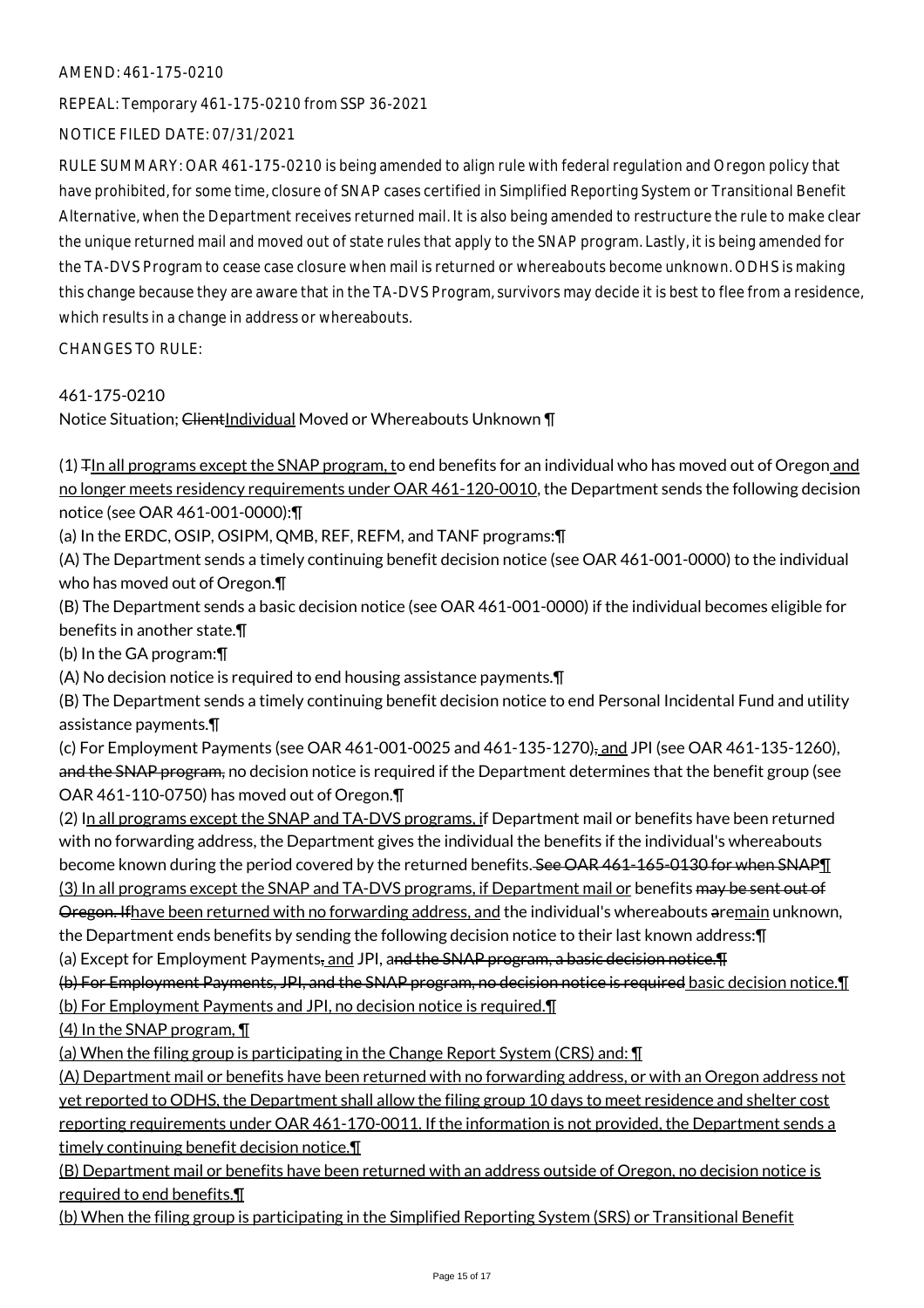# Alternative (TBA), ¶

(A) The Department shall not end SNAP program benefits when Department mail or benefits have been returned.¶

(B) The Department shall end benefits when the head of household (see OAR 461-001-0015) reports they moved out of Oregon and no longer meet residency requirements under OAR 461-120-0010, or when they are applying for benefits in another state. No decision notice is required.

(5) In the TA-DVS program, the Department shall not end benefits when Department mail or benefits have been returned with no forwarding address and the individual's whereabouts remain unknown.¶

(6) See OAR 461-165-0130 for when benefits may be sent out of Oregon.

Statutory/Other Authority: 411.060, 411.070, 411.404, 411.816, 412.014, 412.049, ORS 329A.500, 409.050, 413.085, 414.685

Statutes/Other Implemented: 411.060, 411.070, 411.404, 411.816, 412.014, 412.049, ORS 329A.500, 409.010